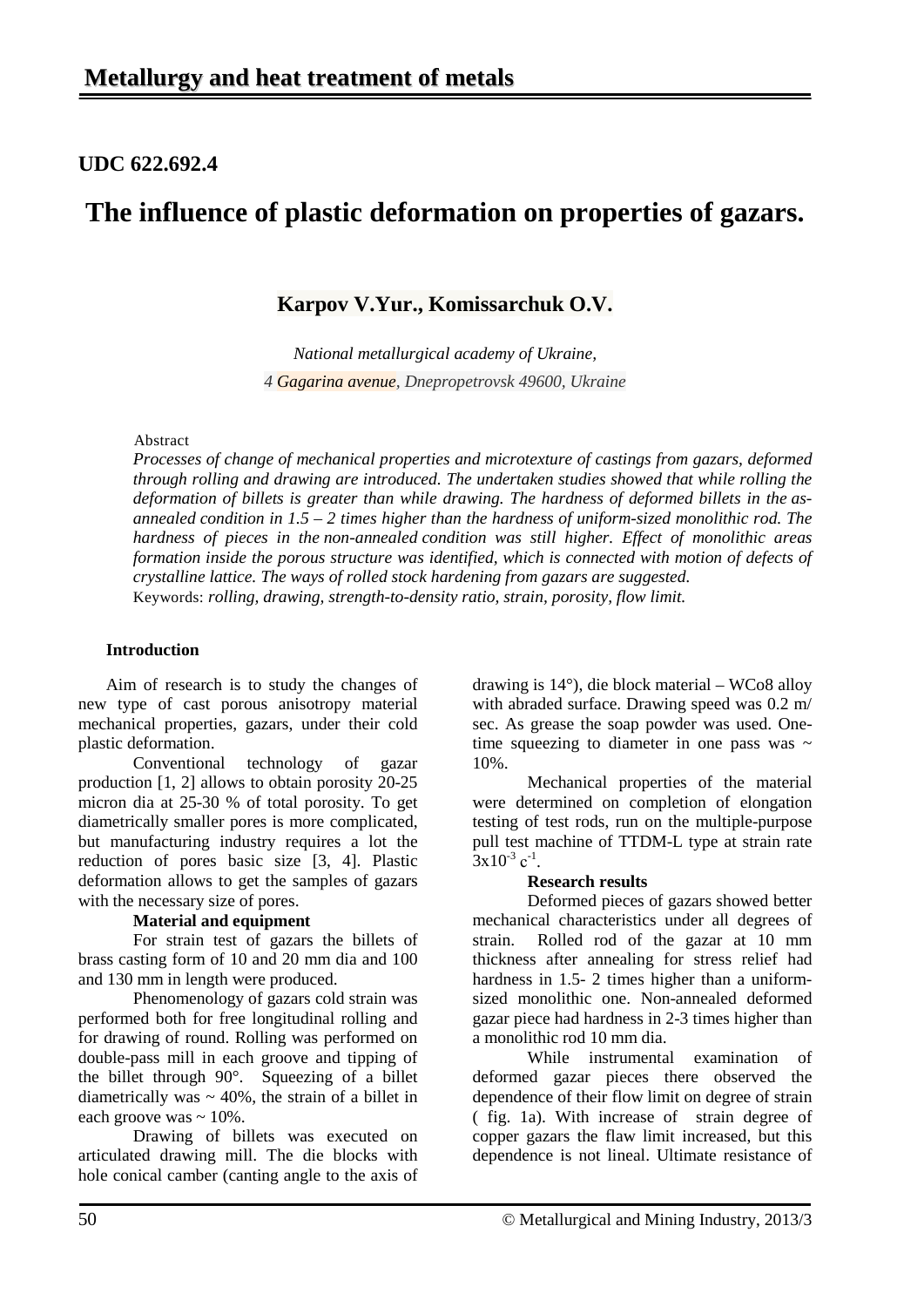gazars pieces with increase of porosity reduced (fig. 1b).

Fine-structural investigations showed that there take place opinion of changing the thin division walls between pores into areas with small amount of structural defects (similar to a structure of metallic whiskers) [5, 6]. While reducing intervals between pores, the hardness of gazars pieces was increasing (fig. 2).

The ultimate resistance increase of deformed gazars was fixed along the horizontal of real cross-section that is connected with decrease of division walls thickness between pores. In 115-40 micron interval of thicknesses the ultimate resistance has not changed and in 40-20 interval there was its increase, which grew along with decrease of division walls thickness (fig.3).



**Figure 1** a – the influence of degree of strain on flow limit of gazars;  $b -$  the influence of porosity on the ultimate resistance of gazars;  $1 - along the plane section, 2 - along the real section.$ 

The results obtained confirm the suggestion about the fact, that increasing of gazar hardness may be achieved through thinning of division walls between pores, that is possible only if the strain of pieces is strong. At highgrade plastic strain the rim zone of gazars densifies up to welding of pores parts with formation on the surface almost monolithic highly-defective layer, which also improves hardness of deformed pieces of gazars.

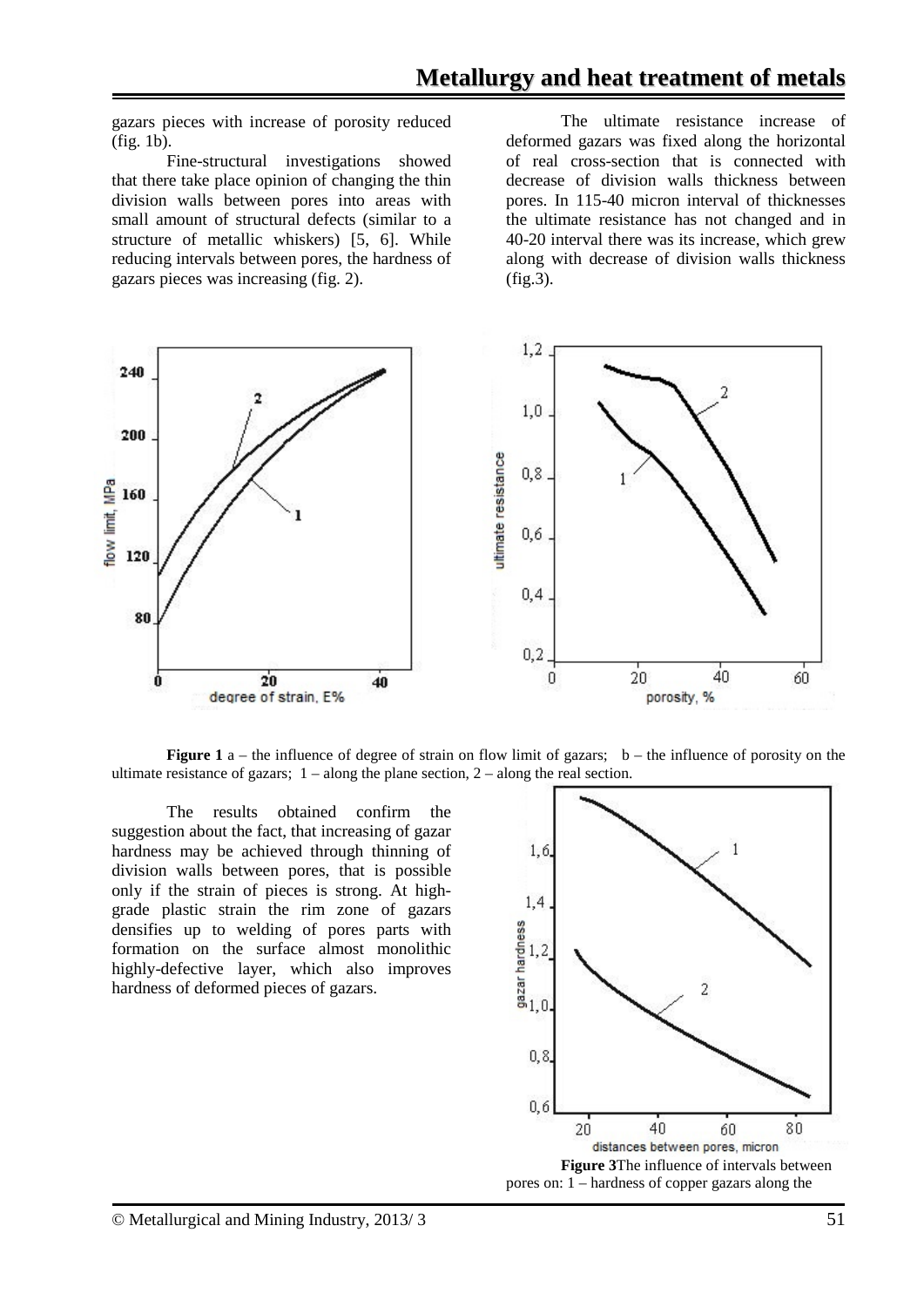surface of real cross section of the sample ;2 ultimate resistance along the surface of real cross section of the sample.



**Figure 3** The influence of intervals between pores on hardness of copper gazars samples deformed in 30% and annealed.

The analysis of microstructure showed, that porosity and cross section of gazar pores reduction while rolling run more intensive than while drawing. While rolling the metal piece in deformation zone flows both along the longitudinal and radial directions. When drawing the deformation of pieces run by means of additional longitudinal tensile stress formation, while radial metal flow reduces. The metal part moving radially is much smaller. Thereafter piece deformation along the longitudinal direction is stronger, than while free rolling. Total deformation of pieces while drawing is always smaller (fig. 4). This difference may be about 20-40 %.



**Figure 4** The influence of deformation on gazar porosity: deformation through drawing;  $(b)$  – deformation through rolling:  $1 - P -$  porosity = 15%,  $2 - P = 30\%$ .

While study of piece structure after recrystallization process it was fixed that in porous metal structure there exist coarse monolithic buildups (fig.5). Before annealing there were no such buildups. It may be connected with secondary recrystallization process and migration of crystal defects to the pores, acting as active substitutional sites. This theory is confirmed by the great amount of small crystals and the structure of pores around monolith.

The results obtained show the necessity of further researches concerning the structure and properties of gazars in the course of their cold plastic strain and after it. This research work may contribute to receipt of new easier, but harder<br>constructional materials for modern constructional materials for manufacturing industry needs.